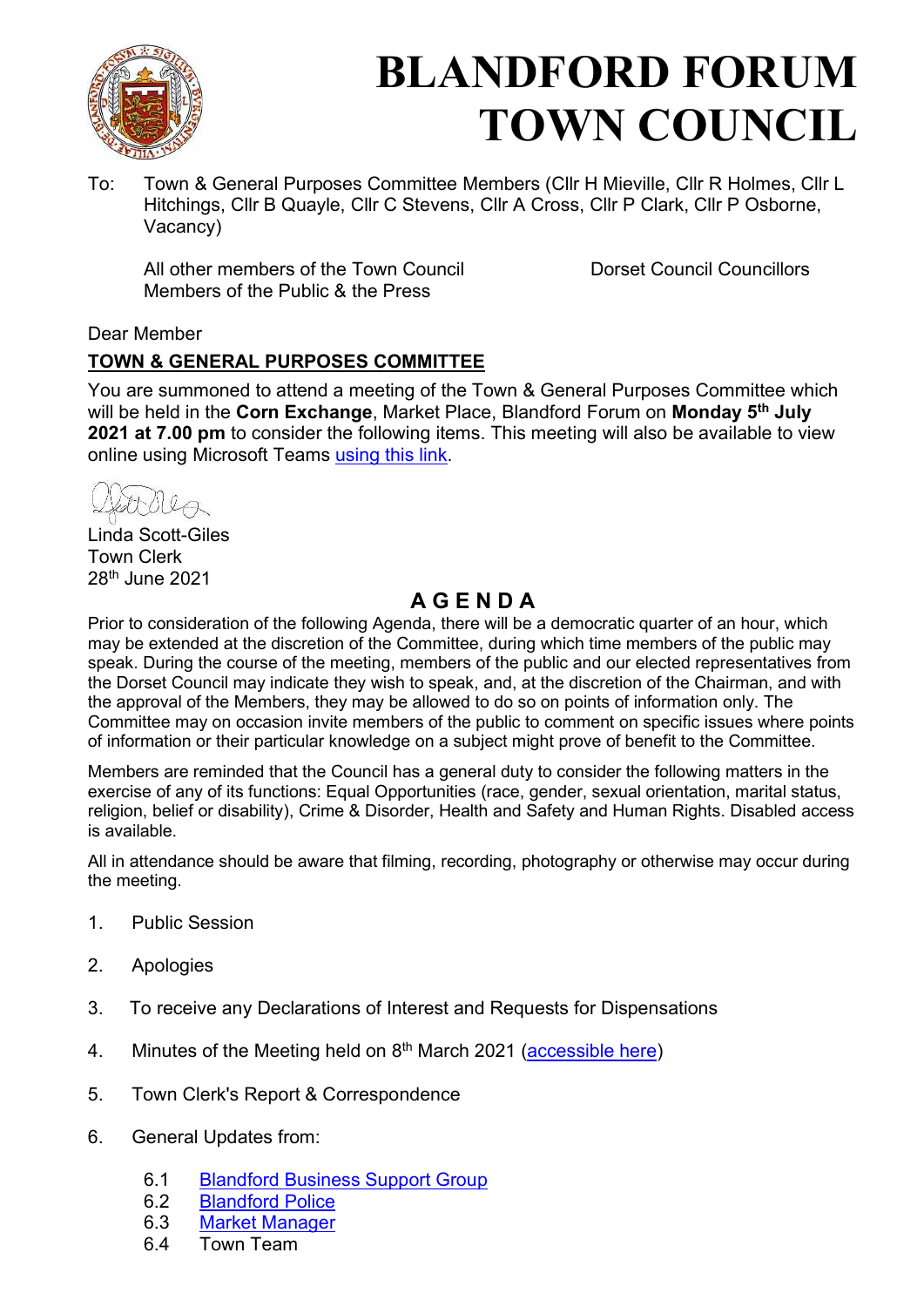- 7. Dorset Council Highways
	- 7.1 To consider supporting a one-way system in The Plocks, leading from the Post Office out onto Church Lane and Salisbury Street (as requested by Cllr Holmes)
	- 7.2 To consider a request for HGV traffic management along Salisbury Road
- 8. Review of Town & General Purposes budgets to 31<sup>st</sup> May 2021
	- 8.1 Analytical Review of Revenue Budget
	- 8.2 Review of Earmarked Reserves
	- 8.3 Reserve Accounts
- 9. To consider the purchase of a Finger Post in Langton Road car park

## DATES OF FUTURE MEETINGS

12<sup>th</sup> July **Town Council Meeting**<br>19<sup>th</sup> July **Tow Council Corn Excl** Tow Council Corn Exchange Meeting 26<sup>th</sup> July Planning Meeting

Minutes of the Town Council and Committee meetings are available from Blandford Library, the Town Clerk's Office and online at www.blandfordforum-tc.gov.uk.

Town Clerk's Office Church Lane, Blandford Forum Dorset DT11 7AD



Tel: 01258 454500 • Fax: 01258 454432 Email: admin@blandfordforum-tc.gov.uk www.blandfordforum-tc.gov.uk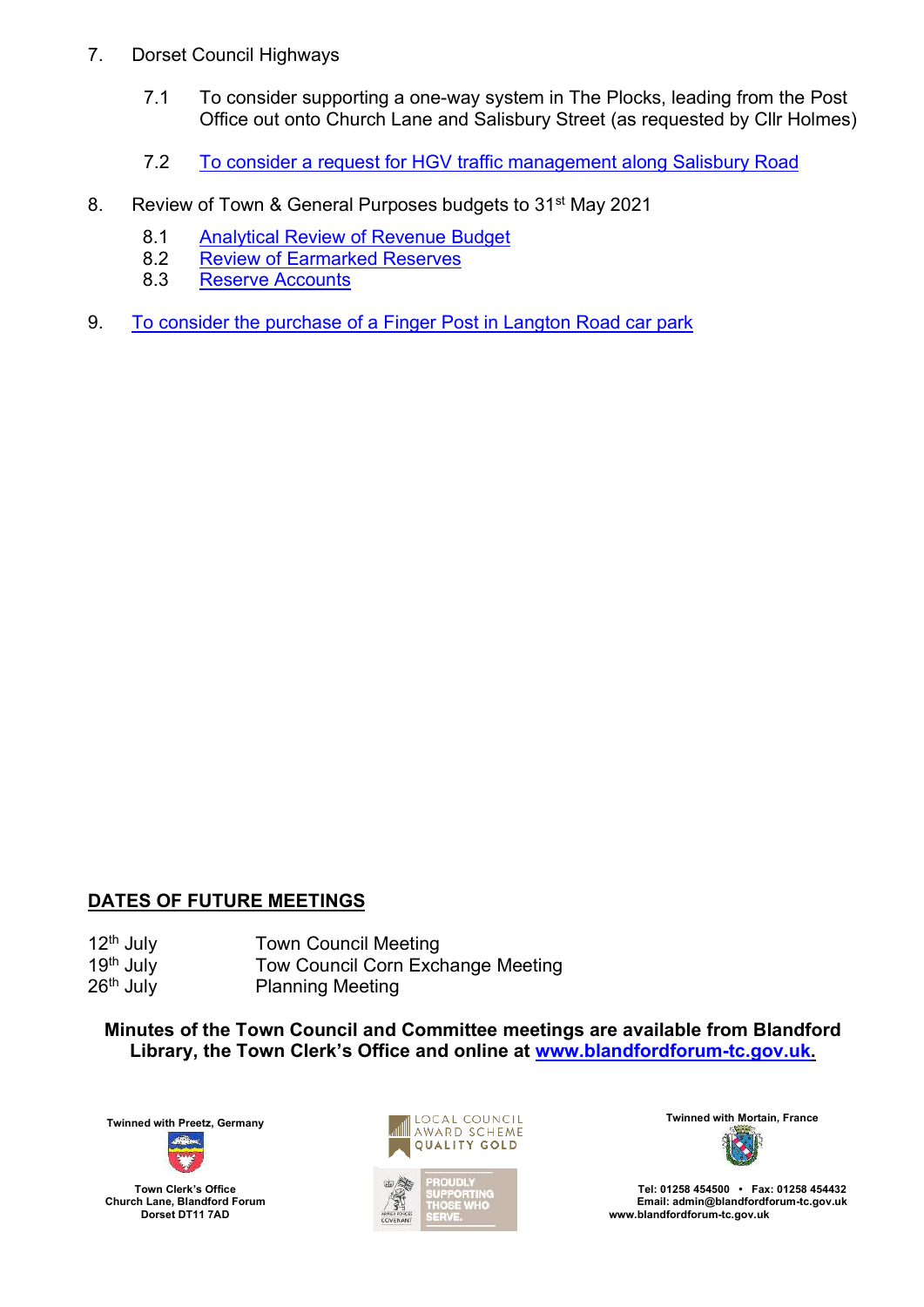# Report submitted by Blandford Business Support Group

The Business Support Group has been meeting monthly via Zoom, and we are pleased to say that we have a few new members!

Discussions have taken place on trying to keep people coming to Blandford, and how to attract new visitors. Looking forward to when the pavement work is commencing, and hopefully activities will be included throughout the school holidays, is it possible for details of all activities in the town to be sent to the local campsites/holiday cottages etc?

It was great to see the Blandford Fashion Museum mentioned recently on the BBC news!

We have also discussed issues concerning the town and while community events are just starting to come back, it seems that many of the local businesses are successfully bouncing back from Covid, with Muddy Monkies and the Yellow Bicycle Cafe both being nominated for Muddy Stiletto (small business and lifestyle) awards. We would like to wish them both good luck!

Talking of awards, we have some exciting news! The Group is in the process of establishing the Blandford Business Awards, which are due to take place at Bryanston School on Saturday 23 October 2021. We are starting small with probably only 4 or 5 categories, which are yet to be finalised, but our aim is that these will be an annual event to celebrate the independent businesses in Blandford.

We have a Facebook page dedicated to the awards where information and news on the categories and how to nominate will be posted in due course https://www.facebook.com/Blandford-Business-Awards-2021-109888514651935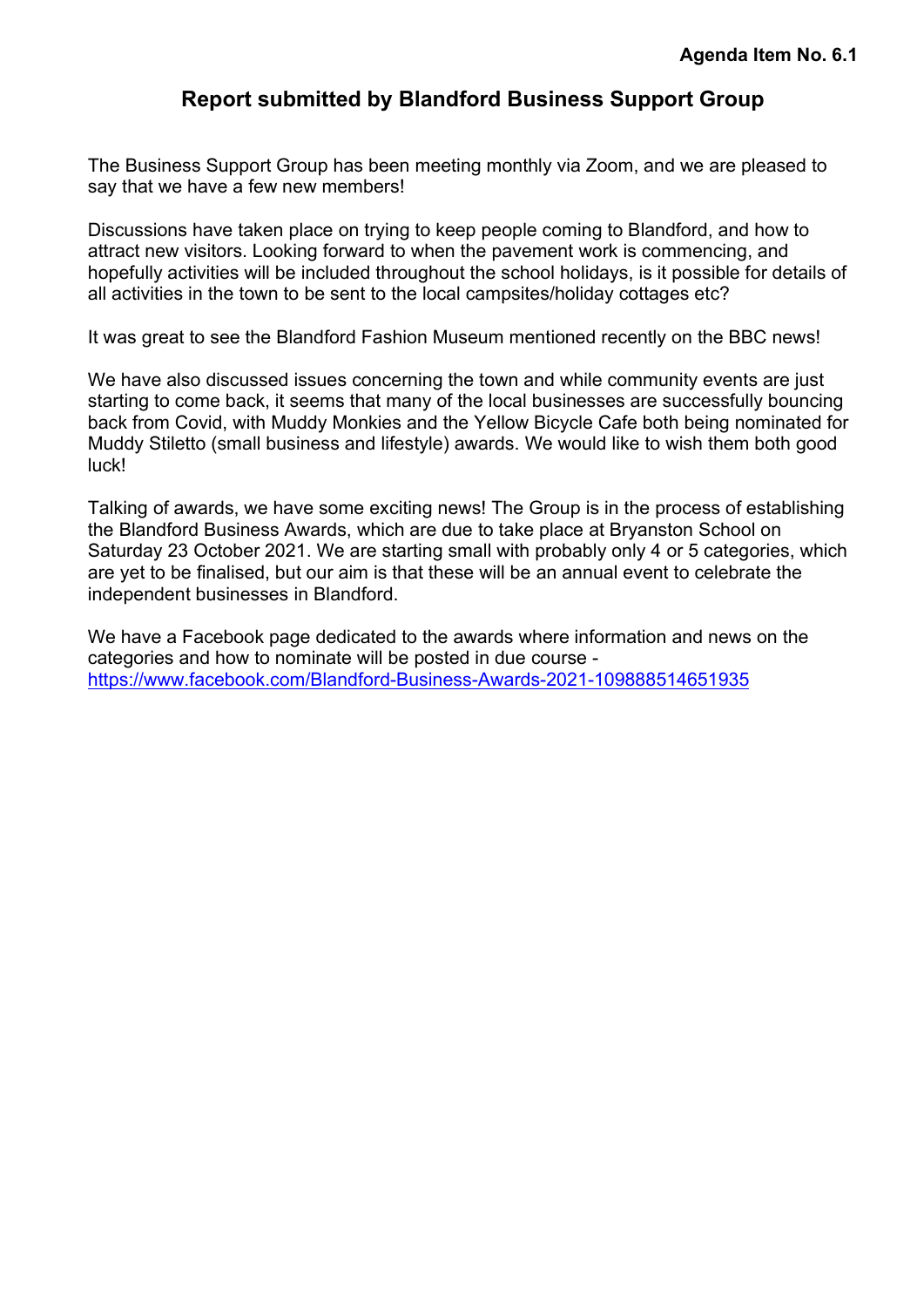# Report submitted by Blandford Police

#### Neighbourhood Policing Team Area: Blandford old Town and Blandford Town

Figures attached refer to 1st March 2021 - 21st June 2021

-This report refers to the months 1st March 2021-21st June 2021. During this time we have dealt with 472 incidents in the Blandford Town and Old Town Area. 203 incidents were recorded as crimes. Included in the table below are the figures for the same period the previous year. Please be mindful that this time last year we were still in the 1st lockdown, when we saw a decrease in crimes and incidents across the whole of Dorset.

-Anti-social behaviour reports continues to be low, which is great.

-The violence and threats figure - includes Public Order Offences and also Domestic Abuse crimes.

-The sexual offence figures - include incidents related to indecent images shared on Social Media platforms. -PCSO Ken LIGHTFOOT has left our team for pastures new. However I am very pleased to welcome PCSO 7164 Charlotte BAYLIS to our team. Charlotte along with PCSO Jamie BURT will continue to patrol out town and work closely with our partner agencies to deal with issues.

- We cannot wait until the restrictions allow us to do 'face to face' engagements in our town, but in the meantime please check out our North Dorset Social media pages on Facebook and Instagram.

-Also look out for any future 'live' Facebook events. The last one took place on 27.05.2021 and believe it is still on the page to be viewed. This had inputs from the Neighbourhood Insp - Mr PERRY and some of the **Blandford Team.** 

-We rely on our communities to let us know what is happening and what issues there are. Please report incidents or issues to us on 999 in an emergency, 101 or at www.dorset.police.uk/doitonline. -Information on drug use and dealing is needed, as I believe this is under reported to us.

| <b>Blandford Old</b>   | 01.03.2020- | 01.03.2021- |
|------------------------|-------------|-------------|
| Town and Town          | 21.06.2020  | 21.06.2021  |
| <b>Total incidents</b> | 470         | 472         |
| (Includes crime and    |             |             |
| ASB)                   |             |             |
| <b>Total Crimes</b>    | 174         | 203         |
| <b>Total ASB</b>       | 64          | 35          |
|                        |             |             |
| Sus Circumstances      | 26          | 49          |
| <b>Public Safety</b>   | 100         | 117         |
| Road Related           | 33          | 33          |
| Alarms                 | 14          | 12          |
| Criminal Damage        | 14          | 25          |
| Theft                  | 19          | 20          |
| Burglary               | 8           | 9           |
| Fraud                  | 11          | 15          |
| Violence or threat     | 85          | 106         |
| Drugs                  | 12          |             |
| Vehicle Crime          | 13          | 9           |
| Missing persons        | 11          | 10          |
| Sexual offences        | 3           | 12          |
| Other misc. crime      | 67          | 19          |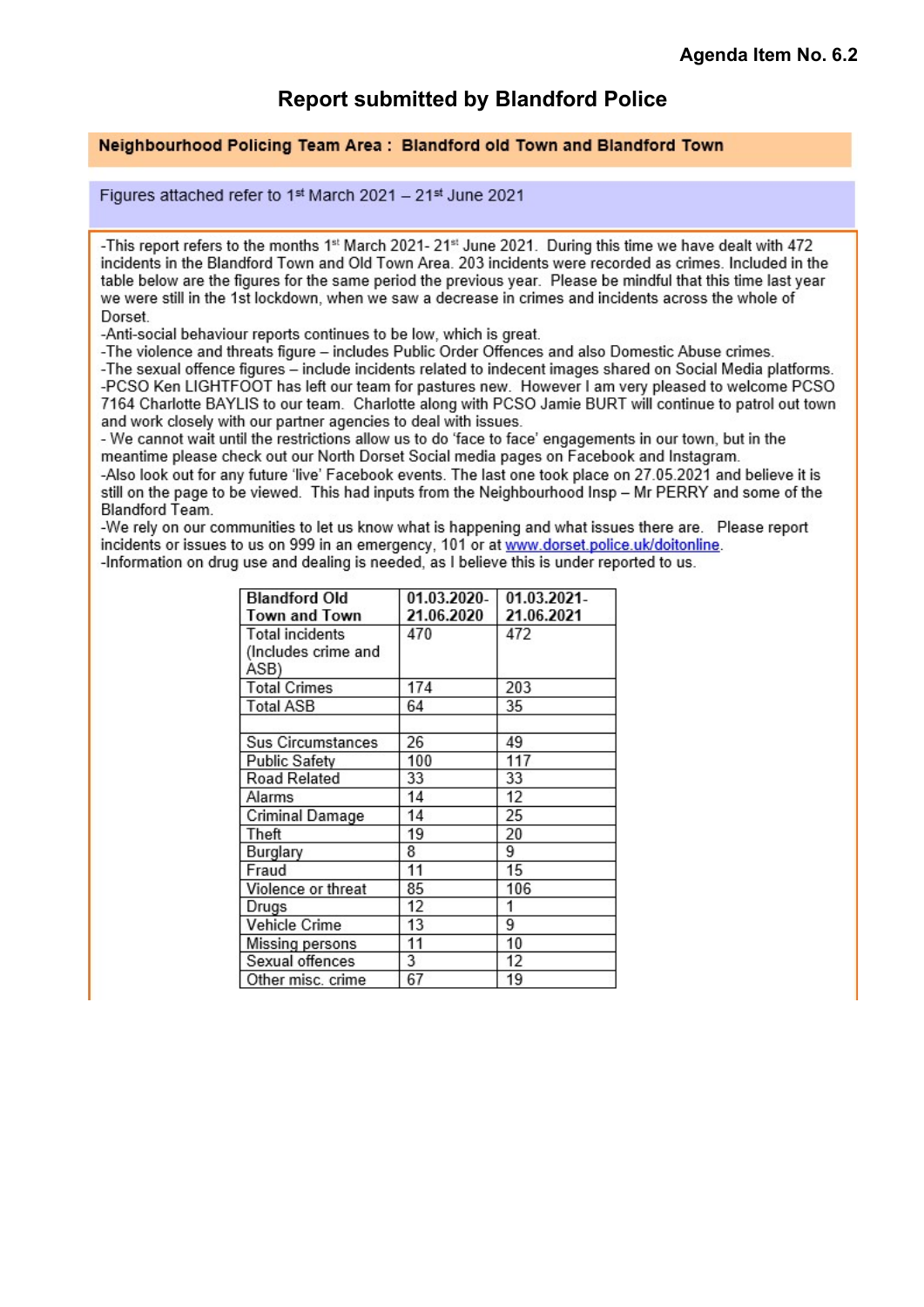# Blandford Forum Market Update

The Street Market on Thursdays has been fantastic since the national lockdown was relaxed to allow non-essential traders. Saturdays have shrunk back to "pre Covid" levels, but enquiries continue to come in by various methods.

During lockdown three, our Saturday market increased in numbers but as lockdown eased, the numbers fell again. The trader with the cheese stall which was coming on Saturdays is now concentrating on his new business venture making wooden items and he may return at some stage. I have told him he is welcome to come and trade on Saturdays with either product or both. I will continue to publicise the Saturday Market and I have asked the traders to talk to their colleagues when at other markets. I will also visit Wimborne Market on Saturdays and talk to traders. Increasing trader numbers on Saturdays continues to be my main focus.

#### Indoor Market

I have had to take names and contact details from each visitor to the indoor market. This now seems more accepted, and more people are using the QR code for track and trace. We are, however, still losing some customers who just turn and leave when asked for their details. I hope that the rules on track and trace will be relaxed on 19<sup>th</sup> July. The café in the Corn Exchange continues to comply with "Track & Trace" and increased signage used. The oneway system continues, and we continue to encourage social distancing.

The comments on social media have been very positive and this has helped us to build on the success of the Thursday market. It helps the traders to remain positive if I report any positive comments back to them. I hope that this resource will be useful with attracting more Saturday traders.

NABMA (National Association of British Market Authorities) and the NMTF (National Market Traders Federation) have continued to be invaluable resources and they continue to advise us whenever needed. I have continued to attended webinars arranged by NABMA and kept up to date with current legislation. NABMA have identified a need to provide training on Market law and will let me know when they have produced a course which will probably be on Zoom. The NABMA conference is set to take place in Stratford Upon Avon in October and I am planning to attend. This is a great opportunity to "network" and is also a great training resource.

I have continued to note all the days that we have not used the parking spaces so that we are not charged by Dorset Council.

Andy Reynolds Market Manager 24th June 2021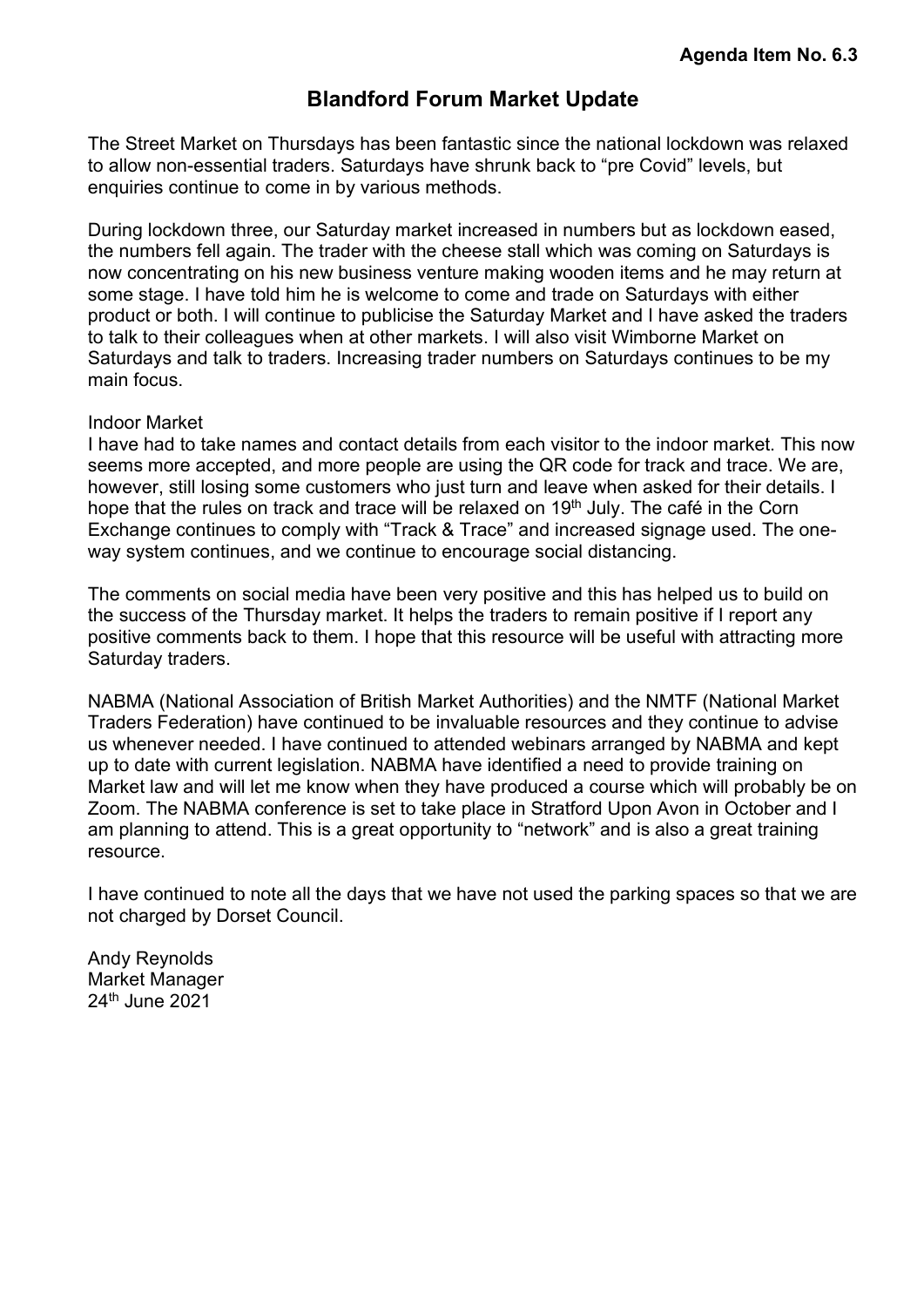# To consider a request for HGV traffic management along Salisbury Road

# Background:

The following email has been received from a resident:

I am writing to you as my representative in Hilltop Ward. I live on Salisbury Road between the cemetery and the roundabout and am concerned by the amount of heavy traffic going up and down Salisbury Road at the moment.

As you will be aware, Salisbury Road has a 7.5tonne limit sign at the top of it. The road is already in poor condition coming down from Pimperne Roundabout and I have seen nothing but truck after truck of heavy goods (dumper type lorries, concrete mixer lorries and such like) going up and down the road which is bound to worsen the condition of an already poorly maintained road surface. I have a desk overlooking the road and have counted dozens of trucks in just an hour this morning.

I am assuming that this is to do with the Norden development, but have not fact checked this.

To my mind, all heavy goods traffic should be using Shaftesbury Lane as their means of ingress and egress to the centre of town as this road is not limited by weight limits.

Please could you take up with the appropriate people and action as I, and my neighbours, would be most upset to find that we have to pay for additional road remediations for half a mile of "convenience" traffic.

Many thanks for your help.

## Recommendation:

Councillors should consider the information and if they wish for a request to be sent to the Dorset Council.

Sybille Maddock Assistant Town Clerk 24th June 2021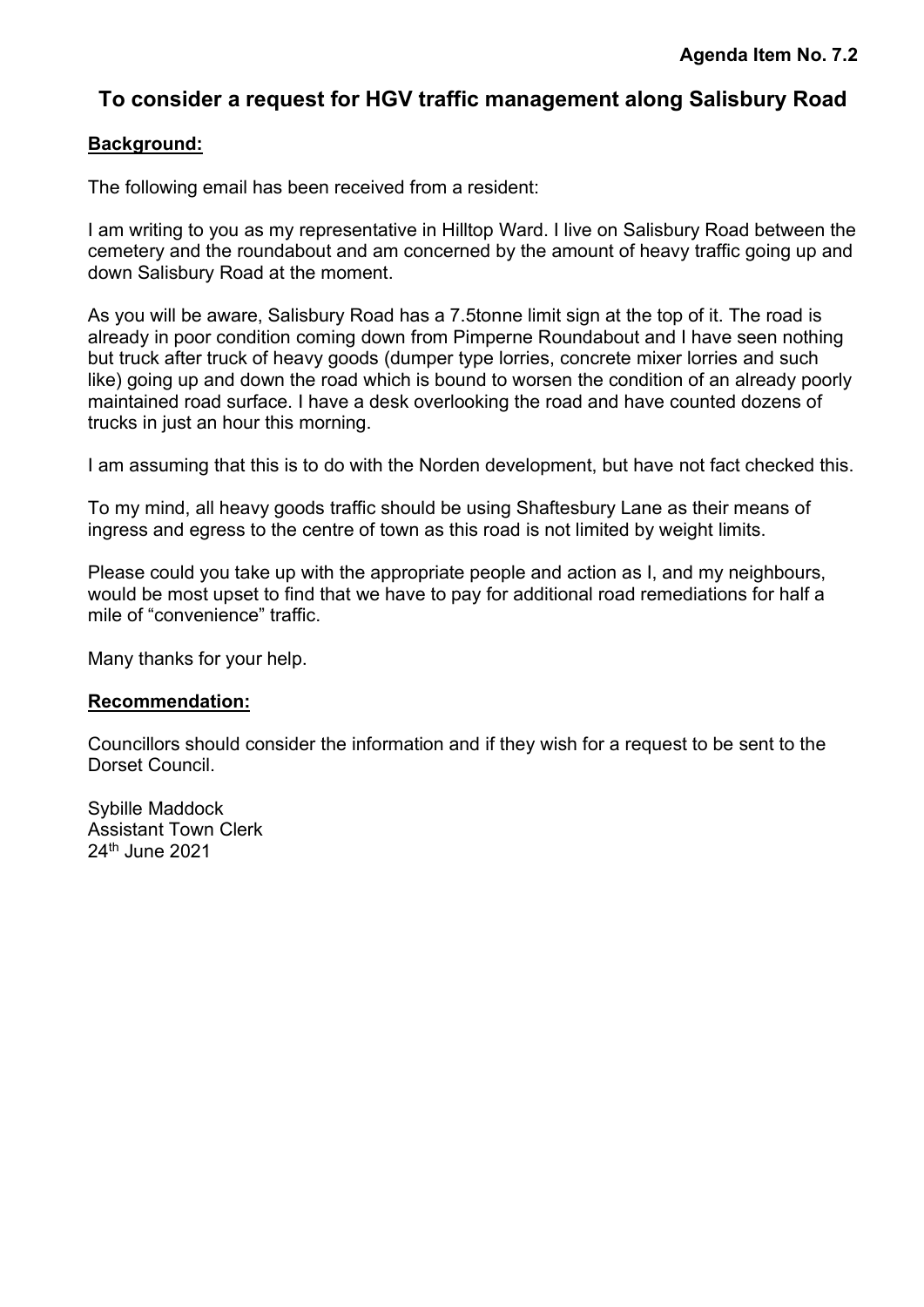|               | <b>TOWN &amp; GENERAL PURPOSES COMMITTEE</b>           |                                |                          |                                 |                                  |                                                           |
|---------------|--------------------------------------------------------|--------------------------------|--------------------------|---------------------------------|----------------------------------|-----------------------------------------------------------|
|               | Revenue Expenditure against Budget as at 31st May 2021 |                                |                          |                                 |                                  |                                                           |
|               |                                                        |                                |                          |                                 |                                  |                                                           |
|               |                                                        |                                | 2021/22                  |                                 |                                  |                                                           |
| N/L code      |                                                        | <b>Annual</b><br><b>Budget</b> | <b>Budget to</b><br>date | <b>Actual to</b><br><b>Date</b> | <b>Budget</b><br><b>Variance</b> |                                                           |
| <b>COSTS</b>  |                                                        |                                |                          |                                 |                                  |                                                           |
|               |                                                        |                                |                          |                                 |                                  |                                                           |
| 4711          | Vandalism - General                                    | 102                            | 17                       | 0                               | (17)                             |                                                           |
| 4782          | Vandalism (Tabernacle)                                 | 250                            | 42                       | $\mathbf{0}$                    | (42)                             |                                                           |
| 4785<br>4786  | Vandalism (M & H) Toilets<br>Vandalism - Markets       | 1,025<br>$\mathbf{0}$          | 171<br>$\mathbf{0}$      | 0<br>$\mathbf{0}$               | (171)<br>$\Omega$                |                                                           |
| 5020          | <b>CCTV Maintenance</b>                                | 2,030                          | 338                      | 120                             | (218)                            |                                                           |
| 5050          | <b>CCTV Electric</b>                                   | 250                            | 42                       | 10                              | (31)                             |                                                           |
| 5060          | Grit Bin - Re-fill                                     | 536                            | 89                       | 0                               | (89)                             |                                                           |
| 5600          | <b>Street Market - Advertising</b>                     | 500                            | 83                       | $\mathbf{0}$                    | (83)                             |                                                           |
| 5601          | Street Market - New Equipment                          | 406                            | 68                       | $\mathbf 0$                     | (68)                             |                                                           |
| 5602          | Street Market - Equipment Maint                        | $\mathbf 0$                    | $\mathbf{0}$             | $\mathbf{0}$                    | $\mathbf{0}$                     |                                                           |
| 5603          | Street Market - Health & Safety                        | $\mathbf{0}$                   | $\mathbf{0}$             | $\mathbf{0}$                    | $\Omega$                         |                                                           |
| 5604          | Markets - Telephone                                    | 122                            | 20                       | 17                              | (3)                              |                                                           |
| 5605          | Street Market - DCC Parking Charges                    | 11,444                         | 1,907                    | $\mathbf{0}$                    | (1,907)                          |                                                           |
| 5606          | <b>Street Markets - Rates</b>                          | 1,930                          | 322                      | 375                             | 54                               |                                                           |
| 5607          | Street Market -Printing & Stationery                   | $\mathbf 0$                    | $\mathbf{0}$             | $\mathbf 0$                     | $\mathbf 0$                      |                                                           |
| 6200          | Planters (Planting & Signs)                            | 4,873                          | 812                      | 1,686                           | 874                              | Sleeper planters for donated Dw arf Palm Trees mtng 23/11 |
| 6630          | Toilets (Tabernacle)- Cleaning                         | 812                            | 135                      | $\Omega$                        | (135)                            |                                                           |
| 6635          | Toilets (Tabernacle)- Blg/Ground                       | 203                            | 34                       | 349                             | 315                              |                                                           |
| 6641          | Toilets (Tabernacle) - Electric                        | 284                            | 47                       | 30                              | (18)                             |                                                           |
| 6642          | Toilets (Tabernacle) - Equip Maint                     | 80                             | 13                       | $\mathbf{0}$                    | (13)                             |                                                           |
| 6643          | Toilets (Tabernacle) - Equip Purchased                 | 51                             | 8                        | $\mathbf 0$                     | (8)                              |                                                           |
| 6644          | Toilets (Tabernacle) - Health & Safety                 | 51                             | 8                        | $\mathbf 0$                     | (8)                              |                                                           |
| 6645          | Toilets (Tabernacle) -Water                            | 360                            | 60                       | $\mathbf{0}$                    | (60)                             |                                                           |
| 6646<br>6650  | Toilets (Tabernacle)- Rates                            | 1,526                          | 254                      | 286<br>1,240                    | 32                               |                                                           |
|               | Toilets - (M & H )- Cleaning                           | 8,821                          | 1,470                    |                                 | (230)                            |                                                           |
| 6655          | Toilets - (M & H) - Building Maint                     | 1,277                          | 213                      | 80                              | (133)                            |                                                           |
|               |                                                        |                                |                          |                                 |                                  |                                                           |
| 6656          | TIC - Building Maint                                   | 406                            | 68                       | $\mathbf 0$                     | (68)                             |                                                           |
| 6657          | Toilets - (M & H) - Rates                              | 1,363                          | 227                      | 248                             | 20                               |                                                           |
| 6660          | Toilets- (M & H) - Electricity                         | 2,182                          | 364                      | 235                             | (129)                            |                                                           |
| 6661          | Toilets - (M & H) Water                                | 2,154                          | 359                      | $\Omega$                        | (359)                            |                                                           |
|               | <b>Total Costs</b>                                     | 43,038                         | 7,173                    | 4,676                           | (2, 497)                         |                                                           |
|               | SEE OVER FOR INCOME                                    |                                |                          |                                 |                                  |                                                           |
|               |                                                        |                                | 2021/22                  |                                 |                                  |                                                           |
|               |                                                        | <b>Annual</b>                  | <b>Budget to</b>         | <b>Actual to</b>                | <b>Budget</b>                    |                                                           |
|               |                                                        | <b>Budget</b>                  | date                     | <b>Date</b>                     | <b>Variance</b>                  |                                                           |
|               |                                                        |                                |                          |                                 |                                  |                                                           |
| <b>INCOME</b> |                                                        |                                |                          |                                 |                                  |                                                           |
| 2900          | Markets - Street Rent                                  | 12,180                         | 2,030                    | 2,793                           | 763                              |                                                           |
| 2810          | Shambles / Craft Market Rent                           | 4,060                          | 677                      | 358                             | (319)                            |                                                           |
| 2820          | Indoor Market Rent                                     | 4,060                          | 677                      | 604                             | (72)                             |                                                           |
| 3500          | Toilet Income (M & H)                                  | $\overline{0}$                 | $\overline{0}$           | $\mathbf{0}$                    | $\mathbf{0}$                     |                                                           |
| 3550          | Tabernacle - Toilets                                   | $\overline{0}$                 | $\overline{0}$           | $\mathbf 0$                     | $\mathbf{0}$                     |                                                           |
| 3850          | T & GP Income                                          | $\overline{0}$                 | $\overline{0}$           | $\mathbf 0$                     | 0                                |                                                           |
| 3900          | Planter Sponsorship                                    | 744                            | 124                      | $\mathbf{0}$                    | (124)                            |                                                           |
|               | <b>Total Income</b>                                    | 21,044                         | 3.507                    | 3,755                           | 247                              |                                                           |
|               | <b>NET COST / (INCOME)</b>                             | 21,994                         | 3,666                    | 921                             | (2, 745)                         |                                                           |
|               |                                                        |                                |                          |                                 |                                  |                                                           |
|               |                                                        |                                |                          |                                 |                                  |                                                           |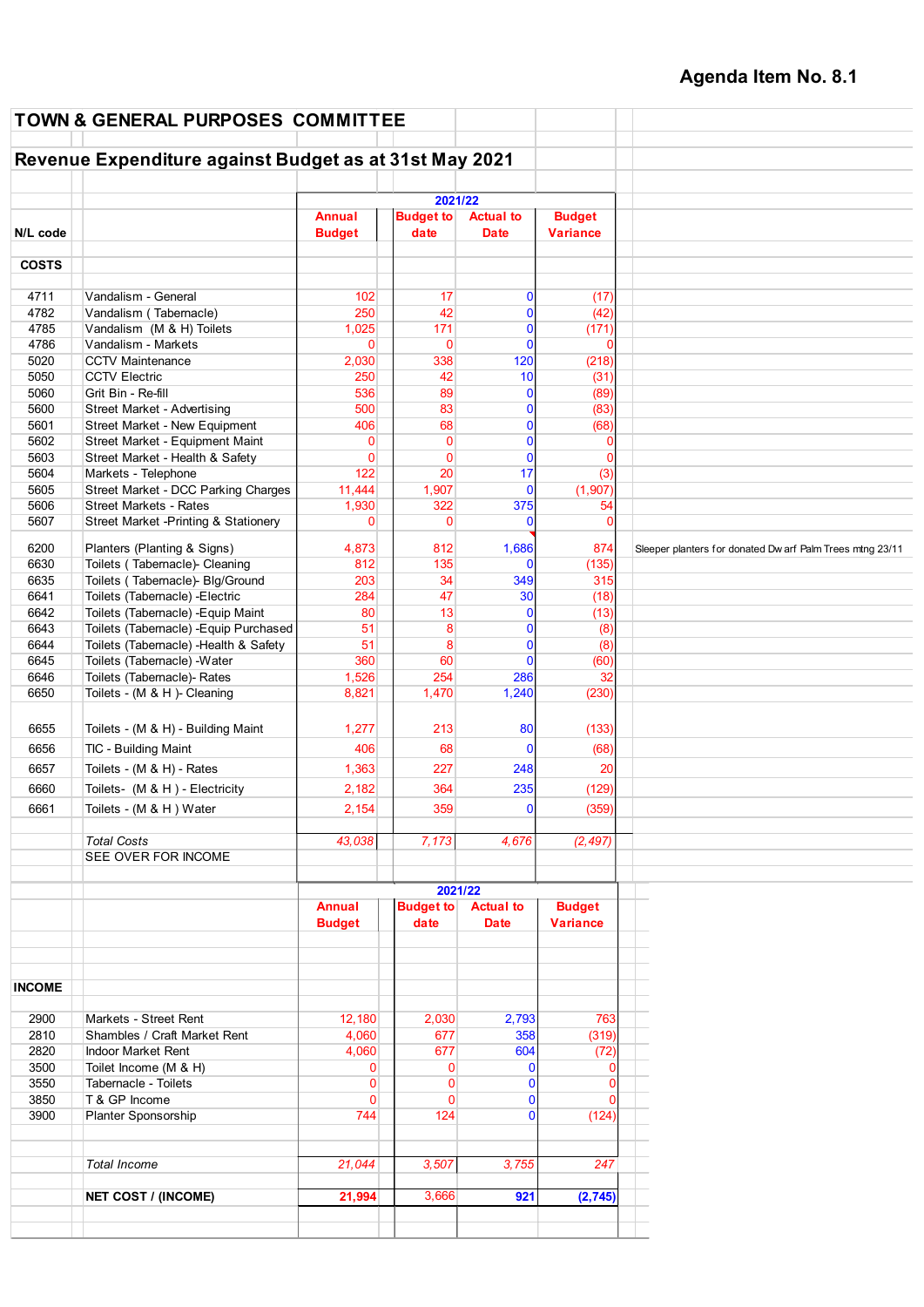#### Agenda Item No. 8.2 Nominal Code **Budget** Balance Income Budget 2021/22 Total Spend YTD  $\Big|\begin{array}{c}$  Committed  $\end{array}\Big|$  Current Balance Proposed budget for 2021/22 1020 |Town Maps, Boards & Fingerposts | 5,834| | | 0| 5,834| | 5,834| | 0 1021 DCC Highways 10,162 0 10,162 0 10,162 0 1025 |Christmas Town Decorations | 1,206| | | 5,750| 6,956| | 0 | 6,956| | 11,500 1030 |lourism | 5,130| | | 0| 5,130| | | 591| | 4,539| | 0 1035 |Twinning | 1,303| | | 0| 1,303| | | 1,303| | 0 1040 |lown improvements | 12,898| | | 500| 13,398| | | 13,398| | 1,000 1042 |New Benches | 1,634 | | 500 | 2,134 | 1,000 1045 |Contingency | 500| | | 250| 750| | 500 38,667 0 7,000 45,667 0 591 45,076 14,000 Expenditure Expenditure - Cont c/fwd - Total Carried b/fwd Switch Budget Cont TOTAL 0 0 Income/Transferrals Breakdown of Committed funds 2016/17  $(1)$  Interpretation Boards at Langton & Marsh & Ham 250 TIC Out & About booklet - T & GP 20/11/17 Min 43 341 591 TOTAL C/FWD 0 Christmas Town Decorations Tourism **Twinning** Town Improvements **Contingency** Town and General Purposes Committee Earmarked Reserves 2021-22 as at 31/05/21 Budget Income Spend YTD Committed YTD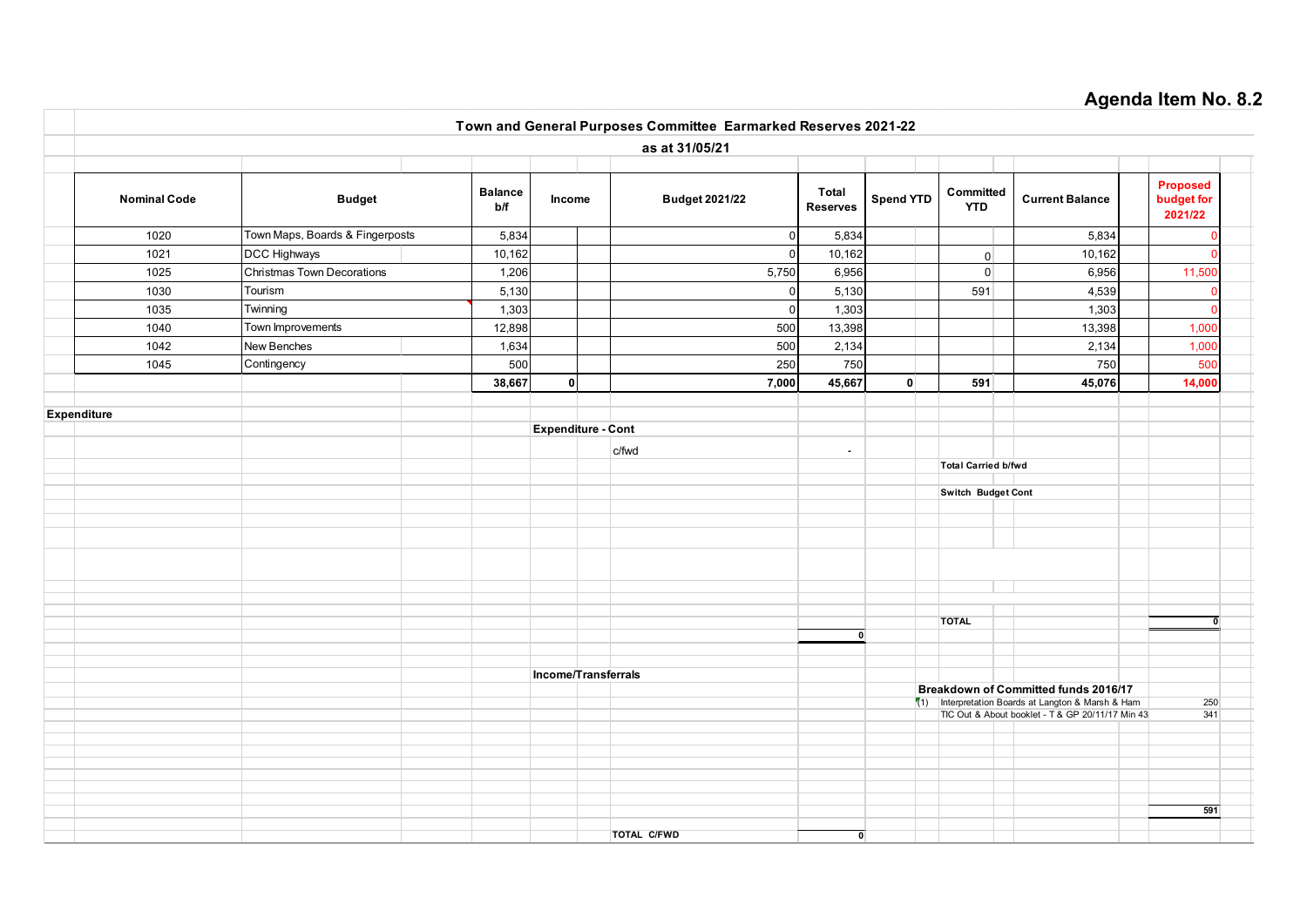# Agenda Item No. 8.3

|         | <b>Blandford Forum Town Council</b>                 |                                       |                 |                          |                                                                                                                                                                                                                                                                                                                                                                                                                            |  |
|---------|-----------------------------------------------------|---------------------------------------|-----------------|--------------------------|----------------------------------------------------------------------------------------------------------------------------------------------------------------------------------------------------------------------------------------------------------------------------------------------------------------------------------------------------------------------------------------------------------------------------|--|
|         | <b>Reserve Accounts as at 31st May 2021</b>         |                                       |                 |                          |                                                                                                                                                                                                                                                                                                                                                                                                                            |  |
|         |                                                     |                                       |                 |                          |                                                                                                                                                                                                                                                                                                                                                                                                                            |  |
| Nominal |                                                     | Responsible                           |                 |                          |                                                                                                                                                                                                                                                                                                                                                                                                                            |  |
| Code    | <b>Standard Asset Replacement Accruals</b>          | Committee                             | <b>Balances</b> | <b>Committed Funds</b>   | Description of Committed Funds                                                                                                                                                                                                                                                                                                                                                                                             |  |
|         |                                                     |                                       | £               | £                        |                                                                                                                                                                                                                                                                                                                                                                                                                            |  |
| 1300    | IT.                                                 | <b>F&amp;S</b>                        | 16,719.49       |                          |                                                                                                                                                                                                                                                                                                                                                                                                                            |  |
| 1305    | Skate park                                          | <b>R&amp;A</b>                        | 158,065.00      |                          |                                                                                                                                                                                                                                                                                                                                                                                                                            |  |
| 1310    | General Play Equipment                              | <b>R&amp;A</b>                        | 68,323.06       |                          |                                                                                                                                                                                                                                                                                                                                                                                                                            |  |
| 1315    | Maintenance Equipment Replacement                   | <b>R&amp;A</b>                        | 9,544.94        |                          |                                                                                                                                                                                                                                                                                                                                                                                                                            |  |
| 1320    | Vehicle Replacement                                 | <b>R&amp;A</b>                        | 13,668.00       |                          |                                                                                                                                                                                                                                                                                                                                                                                                                            |  |
| 1325    | <b>Tractor Replacement</b>                          | <b>R&amp;A</b>                        | 16,701.20       |                          |                                                                                                                                                                                                                                                                                                                                                                                                                            |  |
| 1330    | Mower Replacement                                   | <b>R&amp;A</b>                        | 31,915.27       |                          |                                                                                                                                                                                                                                                                                                                                                                                                                            |  |
| 1340    | CCTV / ANPR                                         | T&GP                                  | 34,232.92 -     | 12,852.20                | £12,852.20 CCTV Cameras                                                                                                                                                                                                                                                                                                                                                                                                    |  |
| 1345    | <b>Benches</b>                                      | T/C                                   | 12,516.65       |                          |                                                                                                                                                                                                                                                                                                                                                                                                                            |  |
| 1350    | Glenmore Depot                                      | <b>R&amp;A</b>                        | 8,373.10        |                          |                                                                                                                                                                                                                                                                                                                                                                                                                            |  |
| 1351    | <b>B/Heights Play Equipment</b>                     | <b>R&amp;A</b>                        | 9,568.00        |                          |                                                                                                                                                                                                                                                                                                                                                                                                                            |  |
| 1352    | B/Heights Maintenance Equipment Replacement         | <b>R&amp;A</b>                        | 1,879.74        |                          |                                                                                                                                                                                                                                                                                                                                                                                                                            |  |
|         |                                                     |                                       |                 | 368,655.17               |                                                                                                                                                                                                                                                                                                                                                                                                                            |  |
|         | <b>Earmarked Accounts</b>                           |                                       |                 |                          |                                                                                                                                                                                                                                                                                                                                                                                                                            |  |
|         |                                                     |                                       |                 |                          | B/Heights Public Arts Works / £10000 WHG                                                                                                                                                                                                                                                                                                                                                                                   |  |
|         | <b>Recreation &amp; Amenities Funds</b>             | <b>R&amp;A</b>                        | 951,703.60      | 34,458.83                | Roof / Tree works                                                                                                                                                                                                                                                                                                                                                                                                          |  |
|         |                                                     |                                       |                 |                          |                                                                                                                                                                                                                                                                                                                                                                                                                            |  |
|         | Town & General Purposes Committee                   | T & GP                                | 38,665.87 -     | 591.00                   | £250 Interpretation board: Langton & Marsh /<br>£341 TIC Out & About Booklet                                                                                                                                                                                                                                                                                                                                               |  |
|         |                                                     |                                       |                 | 955,319.64               |                                                                                                                                                                                                                                                                                                                                                                                                                            |  |
|         | <b>Other Earmarked Accounts</b>                     |                                       |                 |                          |                                                                                                                                                                                                                                                                                                                                                                                                                            |  |
| 1001    | <b>Earmarked Interest</b>                           | <b>F&amp;S</b>                        | 4,363.39 -      | 380.00                   | £380 Pointing work of WHG wall                                                                                                                                                                                                                                                                                                                                                                                             |  |
|         |                                                     |                                       |                 |                          | £1392 - Path around Cricket Club                                                                                                                                                                                                                                                                                                                                                                                           |  |
| 1002    | Property Fund Dividend                              | <b>F&amp;S</b>                        | 14,421.32 -     | 1,392.00                 |                                                                                                                                                                                                                                                                                                                                                                                                                            |  |
| 1004    |                                                     |                                       |                 |                          |                                                                                                                                                                                                                                                                                                                                                                                                                            |  |
| 1005    | <b>Election Costs</b>                               | T/C                                   | 7,683.70        |                          |                                                                                                                                                                                                                                                                                                                                                                                                                            |  |
| 1006    | Youth Services                                      | T/C                                   | 10.726.03       |                          |                                                                                                                                                                                                                                                                                                                                                                                                                            |  |
| 1007    | Woodhouse Gardens Wall Rebuild (Moved to R & A      | <b>R&amp;A</b>                        | $\sim$          |                          |                                                                                                                                                                                                                                                                                                                                                                                                                            |  |
| 1008    | High Street Clean Up                                | <b>F&amp;S</b>                        | $\omega$        |                          |                                                                                                                                                                                                                                                                                                                                                                                                                            |  |
| 1009    | <b>BFTC Commemoration Group</b>                     | T/C                                   | 310.50          |                          |                                                                                                                                                                                                                                                                                                                                                                                                                            |  |
| 1010    | Capital Interest                                    | <b>F&amp;S</b>                        | 2,793.86        |                          |                                                                                                                                                                                                                                                                                                                                                                                                                            |  |
| 1011    | Land North of Bypass / Sport & Recreation           | T/C                                   | 5,772.98        | 5,770.98                 | £4.11 Cricket Club Refurb S106 Monies / £4,608<br>Path around Cricket Club / £1,157.87 Cricket<br>Club refurb                                                                                                                                                                                                                                                                                                              |  |
| 1012    | The Blandford Events Group                          | T/C                                   | 442.17          |                          |                                                                                                                                                                                                                                                                                                                                                                                                                            |  |
| 1013    | Neighbourhood Plan                                  | T/C                                   | 7,043.93 -      | 300.39                   | <b>Consultancy Fees</b>                                                                                                                                                                                                                                                                                                                                                                                                    |  |
| 1015    | Support for Essential Services (Earmarked)          | T/C                                   | 28,049.00       |                          |                                                                                                                                                                                                                                                                                                                                                                                                                            |  |
| 1017    | Woodhouse Garden Re-build                           | T/C                                   | 19,981.67       |                          |                                                                                                                                                                                                                                                                                                                                                                                                                            |  |
|         | Old Bath House / St Peter & St Paul's Churchyard    |                                       |                 |                          |                                                                                                                                                                                                                                                                                                                                                                                                                            |  |
| 1019    | (Listed Wall & Town Pump                            | T & GP                                | 52,964.49       | $\overline{\phantom{a}}$ |                                                                                                                                                                                                                                                                                                                                                                                                                            |  |
| 1335    | Civic Regalia                                       | <b>F&amp;S</b>                        | 18,949.84       |                          |                                                                                                                                                                                                                                                                                                                                                                                                                            |  |
| 1185    | Pension Deficit                                     | <b>F&amp;S</b>                        | 20,000.00       | $\blacksquare$           |                                                                                                                                                                                                                                                                                                                                                                                                                            |  |
| 1195    | Improvements to Market Place                        | T/C                                   | 70,000.00       | $\blacksquare$           |                                                                                                                                                                                                                                                                                                                                                                                                                            |  |
| 1500    | <b>General Reserves</b>                             | T/C                                   | 302,336.13 -    | 38,541.87                | £1,221.25 C/Exch Maintenance / £1,597.80<br>Payroll /£2,932.22 Underspend from Grant<br>Budget 2019/20 / £452 Underspend from Grant<br>Budget 2018/19 / £18,699 Underspend from<br>Project Manager Salary 2019/20 / £10,000<br>Demolition of Toilet Block / £4,300 Supply &<br>Installation of fencing at Park Road / £2,275<br>Supply & Install Table Tennis Table at<br>Larksmead / F&S 14/12/20 underspend<br>virements |  |
|         |                                                     |                                       |                 | 519,453.77               |                                                                                                                                                                                                                                                                                                                                                                                                                            |  |
|         |                                                     |                                       |                 |                          |                                                                                                                                                                                                                                                                                                                                                                                                                            |  |
| 1104    | <b>Capital Projects</b><br>Corn Exchange S106 Funds | T/C                                   | 83,150.06       |                          |                                                                                                                                                                                                                                                                                                                                                                                                                            |  |
|         |                                                     |                                       |                 |                          | £6.997.77 committed for Lift Installation -<br>Donation from FOTF / £3,665.70 Replacement<br>Lantern Lights / £39,696.60 Architect Fees /<br>£1609.60 Corn Exchange Roof / £19,402<br>Underspend of Salaries 2017/18 for project<br>manager / £17,354.17 Underspend of Salaries<br>for 2018/19 for Project Manager / £12,981.60                                                                                            |  |
| 1105    | Corn Exchange                                       | T/C                                   | 510,390.52 -    | 116,106.49               | Underspend Corn Exch Maint 2019/20                                                                                                                                                                                                                                                                                                                                                                                         |  |
| 1110    | Corn Exchange Promotions Group                      | T/C                                   | 3,091.93        |                          | Replacement of external notice boards                                                                                                                                                                                                                                                                                                                                                                                      |  |
| 1115    | Corn Exchange Project Development                   | T/C                                   | 29,528.83       |                          |                                                                                                                                                                                                                                                                                                                                                                                                                            |  |
| 1116    | Corn Exchange HLF Stage 1 Matchfunding              | T/C                                   | 77,379.97       |                          |                                                                                                                                                                                                                                                                                                                                                                                                                            |  |
| 1120    | Corn Exchange & Venues Refurbishment Project        | T/C                                   | 79,000.00       | $\blacksquare$           |                                                                                                                                                                                                                                                                                                                                                                                                                            |  |
| 1122    | Corn Exchange Community Hall S106 Funds             | T/C                                   | 103,292.81      |                          |                                                                                                                                                                                                                                                                                                                                                                                                                            |  |
| 1125    | Cemetery Field Project                              | <b>R&amp;A</b>                        | $1,000.00$ -    | 1,000.00                 | £1000 Maintenance contingency                                                                                                                                                                                                                                                                                                                                                                                              |  |
| 1135    | Railway Arches                                      | T & GP                                | $2,625.56$ -    | 260.00                   |                                                                                                                                                                                                                                                                                                                                                                                                                            |  |
| 1175    | CCTV / ANPR - New Equipment                         | T & GP                                | 12,161.40       |                          |                                                                                                                                                                                                                                                                                                                                                                                                                            |  |
|         |                                                     |                                       |                 | 784,254.59               |                                                                                                                                                                                                                                                                                                                                                                                                                            |  |
|         |                                                     |                                       |                 |                          |                                                                                                                                                                                                                                                                                                                                                                                                                            |  |
|         |                                                     | <b>Total Reserves</b>                 |                 | 2,627,683.17             |                                                                                                                                                                                                                                                                                                                                                                                                                            |  |
|         |                                                     |                                       |                 |                          |                                                                                                                                                                                                                                                                                                                                                                                                                            |  |
|         |                                                     |                                       |                 |                          |                                                                                                                                                                                                                                                                                                                                                                                                                            |  |
|         | Surplus from 2020/21 as at 31/03/2021               |                                       |                 | 135,878.81               |                                                                                                                                                                                                                                                                                                                                                                                                                            |  |
|         |                                                     | Total Available in<br><b>Reserves</b> |                 | 2,763,561.98             |                                                                                                                                                                                                                                                                                                                                                                                                                            |  |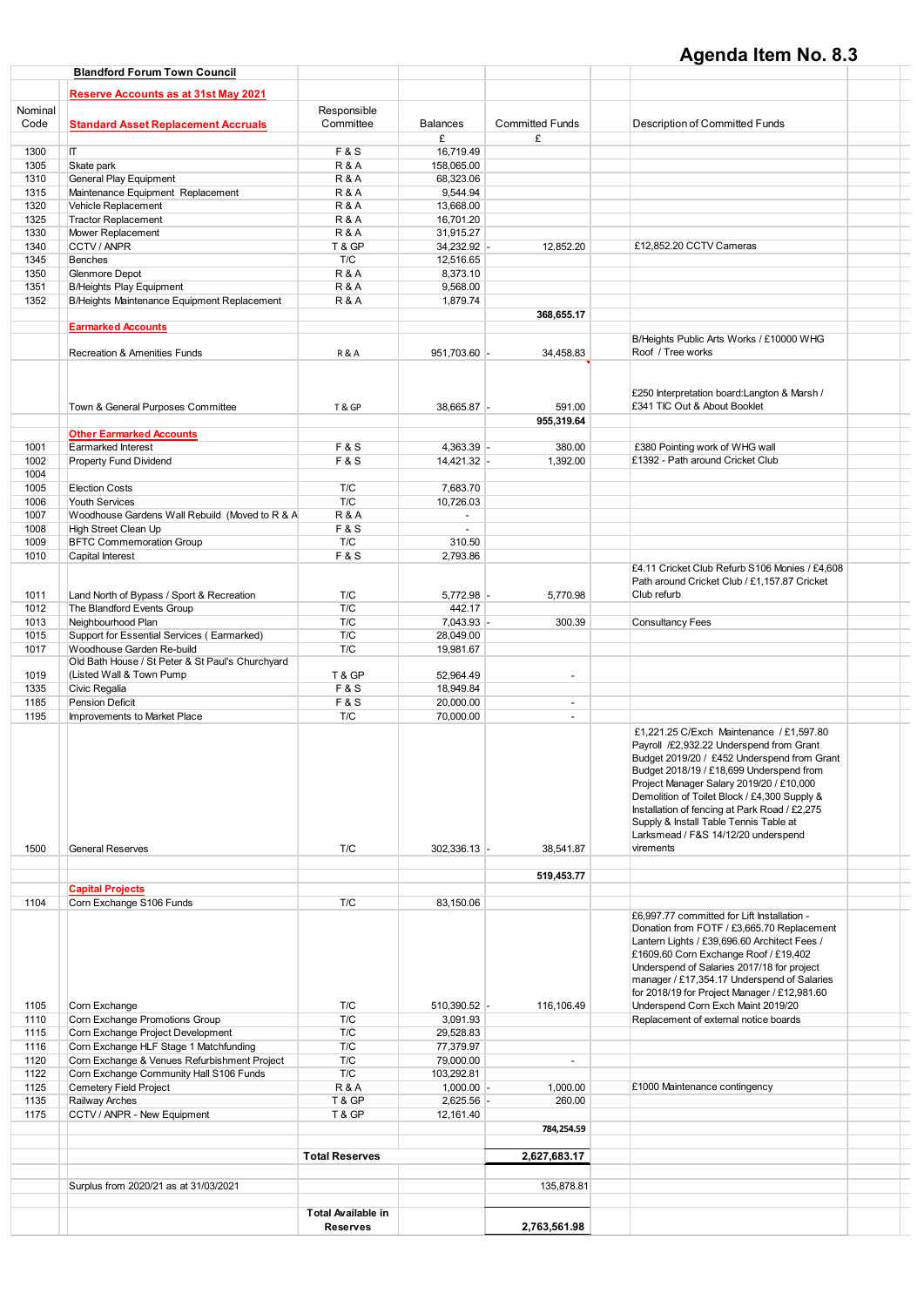# To consider the purchase of a Finger Post in Langton Road car park

## **Background**

The Town Council has been approached by the manager of Nightingale Court, off East Street. The shop tenants have requested an arrow on the sign post in Langton Long car park pointing to 'Town Centre via Nightingale Court'.

## Further Information

The finger post in Langton Long car park (pictured below) was a North Dorset District Council fingerpost, which used to point towards their toilets (now the hairdresser's) and the town centre, when they were responsible for tourism.

The town council painted the post black a few years ago trying to improve its appearance and removed the toilet finger.

The fingerpost would therefore be a Dorset Council asset, however, bearing in mind we have done some work on it and we have a fingerpost budget line, this Committee should discuss and consider expenditure approval for a new post with three fingers or the possibility for two additional fingers.

As it would not look right with two fingers pointing to the Town Centre, it is suggested to have three fingers, as follows:

- Town Centre via Nightingale Court and
- **Town Centre** and
- Railway Arches/Meadows

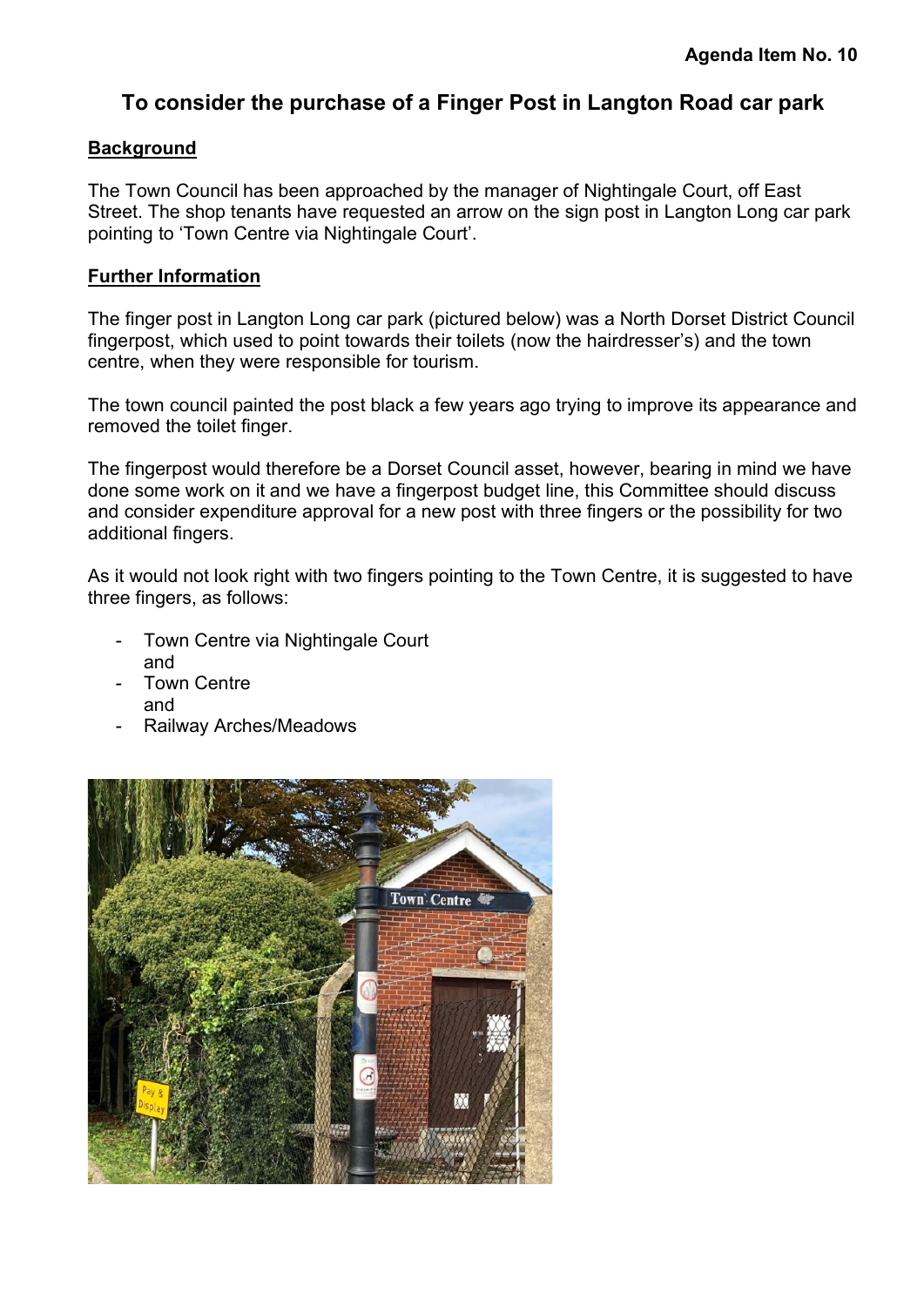# Financial Implications

Three quotes from different companies have been sought. The Town Council has not worked with any of these before as the previous supplier does not produce fingerposts any longer.

# Company A:

Cast Aluminium fingerpost system consisting of: Arms - 680 x 87mm. There is a raised border - this can be left unpainted as existing. Typeface - upper and lowercase Times New Roman Normal. Post - 6mm wall thickness and cast polymer pagoda finial. 2 Decorative collars to go above and below the arms. All painted colours of our choice.

Total price of £1140 plus carriage and VAT.

This company can provide arms to go on the existing fingerpost, which is 76mm in diameter. The arms are £220.00 each + carriage and VAT. Currently the pole would not be long enough, and we would need approximately a 1m extension. If we purchase two fingers/arms at £220.00 + VAT each we would be able to get the pole free of charge, as an offcut.

# Company B:

76mm aluminium post with two collars - £400 Cast ball finial for 76mm diameter post - £130 Directional Arm - chevron ends or border - £300 per arm

Total price £1430 plus postage and VAT.

# Company C:

#### Re: Aluminium 3-Way Finger Post Assembly

|              |   | <b>Item Qty Ref Code</b> | <b>Description</b>                                                                                                                | <b>Unit Price</b> | Total   |
|--------------|---|--------------------------|-----------------------------------------------------------------------------------------------------------------------------------|-------------------|---------|
| A            | 1 | AP76D35/PC               | Round Post 76mm x 3500 mm Powder-coated RAL<br>$\mathbf{P}$                                                                       | £135.28           | £135.28 |
| B            | 1 | <b>BF/FP/PC</b>          | Ball Finial for 76mm Post Powder coated RAL?                                                                                      | £41.88            | £41.88  |
| $\mathsf{C}$ | 1 | <b>CEF3W165</b>          | Chevron Ended 3-Way Finger Arm & Socket 165h x<br>770mm long, Powder-ctd RAL?                                                     | £193.40           | £193.40 |
| D            | 3 | <b>SLFDS</b>             | Signwriting for Finger Arm Both Sides, Cost per Arm in<br>vinyl lettering.<br>Times or Arial font?<br>White, Black or Gold vinyl? | £92.86            | £278.58 |
|              |   |                          | TEXT TBA                                                                                                                          |                   |         |
| Е            | 1 | <b>DELF</b>              | Delivery of Finger Post Assembly                                                                                                  | £40.05            | £40.05  |
| F            | 1 | <b>ITEM</b>              | SEE 'OPTIONS' FOR STANDARD FINGER POST RAL<br><b>COLOURS</b>                                                                      | £0.00             | £0.00   |
|              |   |                          |                                                                                                                                   | <b>Sub Total</b>  | £689.19 |
|              |   |                          |                                                                                                                                   | <b>MAT</b>        | C12705  |

 $£13/0.85$ VAI £827.04 **TOTAL**